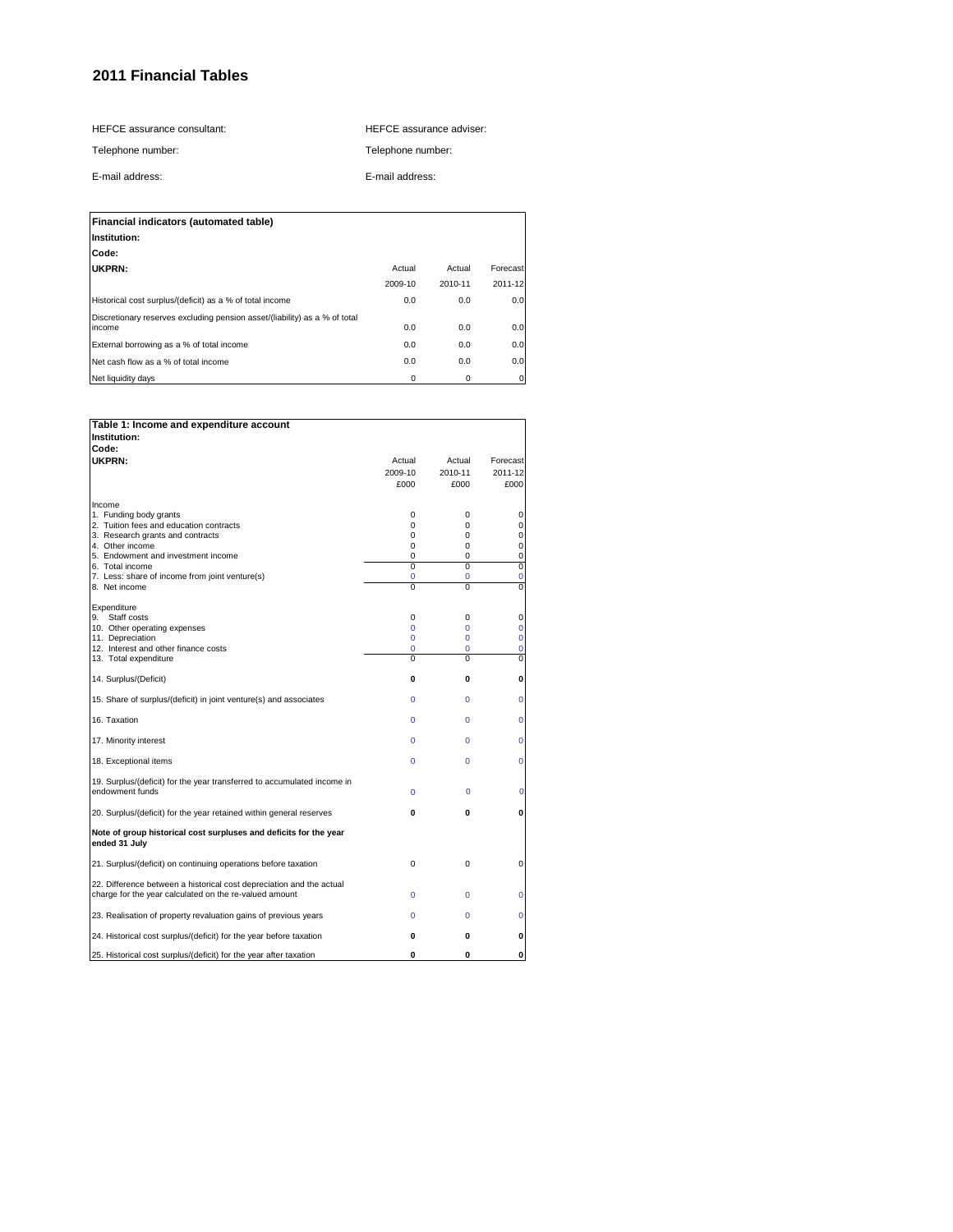HEFCE assurance consultant: Telephone number: E-mail address: HEFCE assurance adviser: Telephone number: E-mail address:

#### **Note: Income in this table should INCLUDE income attributable to a share in joint venture(s)**

| Table 1a: Analysis of income                                                                                                                                                                                                                                                                                                                   |                                                                           |                                                      |                                               |
|------------------------------------------------------------------------------------------------------------------------------------------------------------------------------------------------------------------------------------------------------------------------------------------------------------------------------------------------|---------------------------------------------------------------------------|------------------------------------------------------|-----------------------------------------------|
| Institution:                                                                                                                                                                                                                                                                                                                                   |                                                                           |                                                      |                                               |
| Code:                                                                                                                                                                                                                                                                                                                                          |                                                                           |                                                      |                                               |
| <b>UKPRN:</b>                                                                                                                                                                                                                                                                                                                                  | Actual<br>2009-10<br>£000                                                 | Actual<br>2010-11<br>£000                            | Forecast<br>2011-12<br>£000                   |
| 1. Funding body grants<br>1a. HEFCE: teaching grant<br>1b. HEFCE: research grant<br>1c. HEFCE: other grants<br>1d. TDA funding<br>1e. SFA grants<br>1f. Release of deferred capital grants<br>1g. Total funding body grants                                                                                                                    | $\Omega$<br>$\Omega$<br>$\Omega$<br>$\Omega$<br>0<br>0<br>$\Omega$        | 0<br>$\Omega$<br>0<br>0<br>0<br>0<br>$\Omega$        | 0<br>0<br>0<br>0<br>0<br>0<br>0               |
| 2. Tuition fees and education contracts<br>2a. Full-time UG home and EU<br>2b. Full-time postgraduate home and EU<br>2c. Part-time fees - home and EU<br>2d. Home and EU domicile fees paid by the Department of Health<br>2e. Non-EU domicile students<br>2f. Other fees and support grants<br>2q. Total tuition fees and education contracts | $\Omega$<br>$\Omega$<br>$\Omega$<br>$\Omega$<br>$\Omega$<br>0<br>$\Omega$ | 0<br>$\Omega$<br>0<br>0<br>$\Omega$<br>0<br>$\Omega$ | 0<br>0<br>0<br>0<br>$\Omega$<br>0<br>$\Omega$ |
| 3. Research grants and contracts<br>3a. BIS Research Councils<br>3b. UK-based charities<br>3c. Other research grants and contracts<br>3d. Total research grants and contracts                                                                                                                                                                  | 0<br>$\Omega$<br>0<br>$\Omega$                                            | 0<br>$\Omega$<br>0<br>$\Omega$                       | 0<br>0<br>0<br>0                              |
| 4. Other income<br>4a. Other services rendered<br>4b. Residences and catering operations (including conferences)<br>4c. Income from health and hospital authorities (excluding teaching<br>contracts for student provision)<br>4d. Other operating income<br>4e. Total other income                                                            | 0<br>$\Omega$<br>$\Omega$<br>0<br>$\Omega$                                | 0<br>0<br>0<br>0<br>$\Omega$                         | 0<br>0<br>0<br>0<br>$\mathbf 0$               |
| 5. Endowment and investment income                                                                                                                                                                                                                                                                                                             | $\Omega$                                                                  | 0                                                    | 0                                             |
| 6. Total income                                                                                                                                                                                                                                                                                                                                | $\Omega$                                                                  | 0                                                    | 0                                             |

| Table 1b: Analysis of staff costs<br>Institution: |                           |                           |                             |
|---------------------------------------------------|---------------------------|---------------------------|-----------------------------|
| Code:                                             |                           |                           |                             |
| UKPRN:                                            | Actual<br>2009-10<br>£000 | Actual<br>2010-11<br>£000 | Forecast<br>2011-12<br>£000 |
| 1. Salaries and wages                             |                           |                           |                             |
| 2. Social security costs                          |                           |                           |                             |
| 3. Pension costs                                  |                           |                           |                             |
| 4. Exceptional FRS17 related costs                |                           |                           |                             |
| 5. Other staff related costs                      |                           |                           |                             |
| 6. Total staff costs                              | $\Omega$                  | O                         |                             |
| 7. Staff numbers (FTEs academic and other)        |                           | 0                         |                             |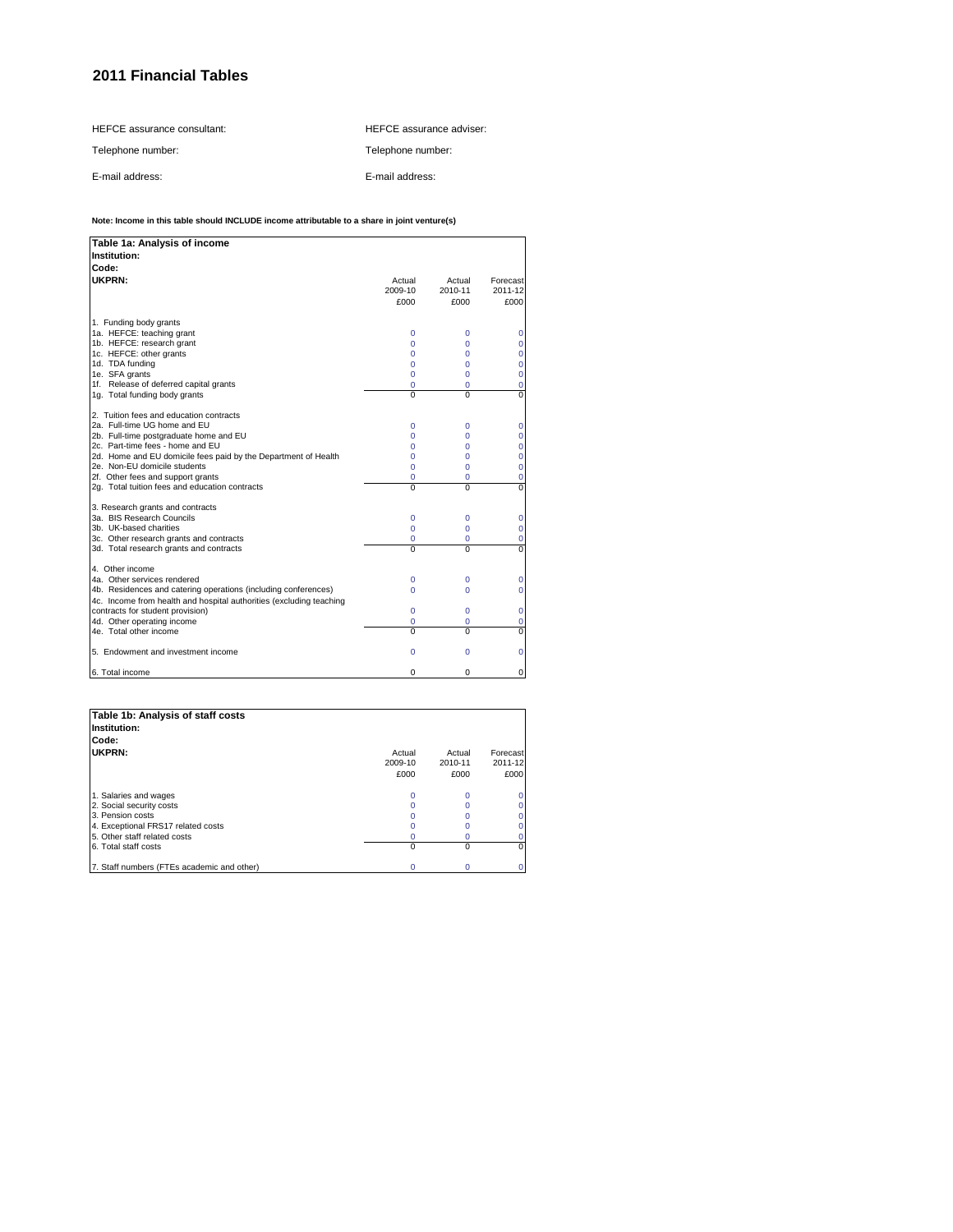HEFCE assurance consultant:

HEFCE assurance adviser:

Telephone number:

E-mail address:

Telephone number:

E-mail address:

| Table 2: Balance sheet                                                                                                                                                                                         |                                                                    |                                                                           |                                                                                 |
|----------------------------------------------------------------------------------------------------------------------------------------------------------------------------------------------------------------|--------------------------------------------------------------------|---------------------------------------------------------------------------|---------------------------------------------------------------------------------|
| Institution:                                                                                                                                                                                                   |                                                                    |                                                                           |                                                                                 |
| Code:<br>UKPRN:                                                                                                                                                                                                | Actual<br>31/7/10<br>£000                                          | Actual<br>31/7/11<br>£000                                                 | Forecast<br>31/7/12<br>£000                                                     |
| 1. Fixed assets<br>a Intangible assets<br>b Tangible assets<br>c Investments<br>d Investments in joint ventures: share of gross assets<br>e Investments in joint ventures: share of gross liabilities<br>Total | 0<br>$\overline{0}$<br>$\Omega$<br>0<br>$\overline{0}$<br>$\Omega$ | 0<br>$\mathbf 0$<br>$\Omega$<br>$\mathbf 0$<br>$\overline{0}$<br>$\Omega$ | 0<br>$\mathbf 0$<br>$\mathbf 0$<br>$\overline{0}$<br>$\mathbf 0$<br>$\mathbf 0$ |
| 2. Endowment assets                                                                                                                                                                                            | $\overline{0}$                                                     | $\mathbf 0$                                                               | $\mathbf 0$                                                                     |
| 3. Current assets<br>a Stock<br>b Debtors<br>c Investments<br>d Cash at bank and in hand<br>Total                                                                                                              | $\overline{0}$<br>0<br>$\overline{0}$<br>0<br>0                    | $\Omega$<br>0<br>$\mathbf 0$<br>$\mathbf 0$<br>0                          | 0<br>0<br>$\mathbf 0$<br>0<br>$\mathbf 0$                                       |
| 4. Creditors: amounts falling due within one year<br>a Creditors<br>b Current portion of long-term liabilities<br>c Bank overdrafts<br>Total                                                                   | $\overline{0}$<br>$\overline{0}$<br>0<br>$\overline{0}$            | $\mathbf 0$<br>$\mathbf 0$<br>0<br>$\overline{0}$                         | $\mathbf 0$<br>$\mathbf 0$<br>$\mathbf 0$<br>$\overline{0}$                     |
| 5. Net current assets/(liabilities)                                                                                                                                                                            | 0                                                                  | 0                                                                         | 0                                                                               |
| 6. Total assets less current liabilities                                                                                                                                                                       | 0                                                                  | 0                                                                         | $\mathbf 0$                                                                     |
| 7. Creditors: Amounts falling due after more than one year<br>a External borrowing<br>b Other<br>Total                                                                                                         | $\overline{0}$<br>0<br>$\Omega$                                    | $\Omega$<br>0<br>$\Omega$                                                 | $\overline{0}$<br>$\overline{0}$<br>$\mathbf{0}$                                |
| 8. Provisions for liabilities and charges                                                                                                                                                                      | $\overline{0}$                                                     | $\mathbf 0$                                                               | $\mathbf 0$                                                                     |
| 9. Net assets excluding pension asset/(liability)                                                                                                                                                              | Ō                                                                  | $\overline{0}$                                                            | $\overline{0}$                                                                  |
| 10. Pension asset/(liability)                                                                                                                                                                                  | $\Omega$                                                           | $\Omega$                                                                  | $\mathbf 0$                                                                     |
| 11. Net assets including pension asset/(liability)                                                                                                                                                             | 0                                                                  | 0                                                                         | 0                                                                               |
| 12. Deferred capital grants                                                                                                                                                                                    | $\overline{0}$                                                     | $\mathbf 0$                                                               | $\overline{0}$                                                                  |
| 13. Endowments<br>a Expendable<br>b Permanent<br><b>Total endowments</b>                                                                                                                                       | $\overline{0}$<br>0<br>0                                           | $\mathbf 0$<br>$\mathbf 0$<br>0                                           | $\mathbf 0$<br>$\mathbf 0$<br>0                                                 |
| 14. Reserves<br>a Income and expenditure account<br><b>b</b> Pension reserve<br>c Revaluation reserve<br>d Minority interest<br><b>Total reserves</b>                                                          | 0<br>$\Omega$<br>0<br>0<br>0                                       | $\mathbf 0$<br>$\Omega$<br>$\mathbf 0$<br>0<br>0                          | 0<br>$\mathbf 0$<br>$\overline{0}$<br>$\mathbf 0$<br>$\overline{0}$             |
| 15. Total funds                                                                                                                                                                                                | 0                                                                  | 0                                                                         | $\mathbf 0$                                                                     |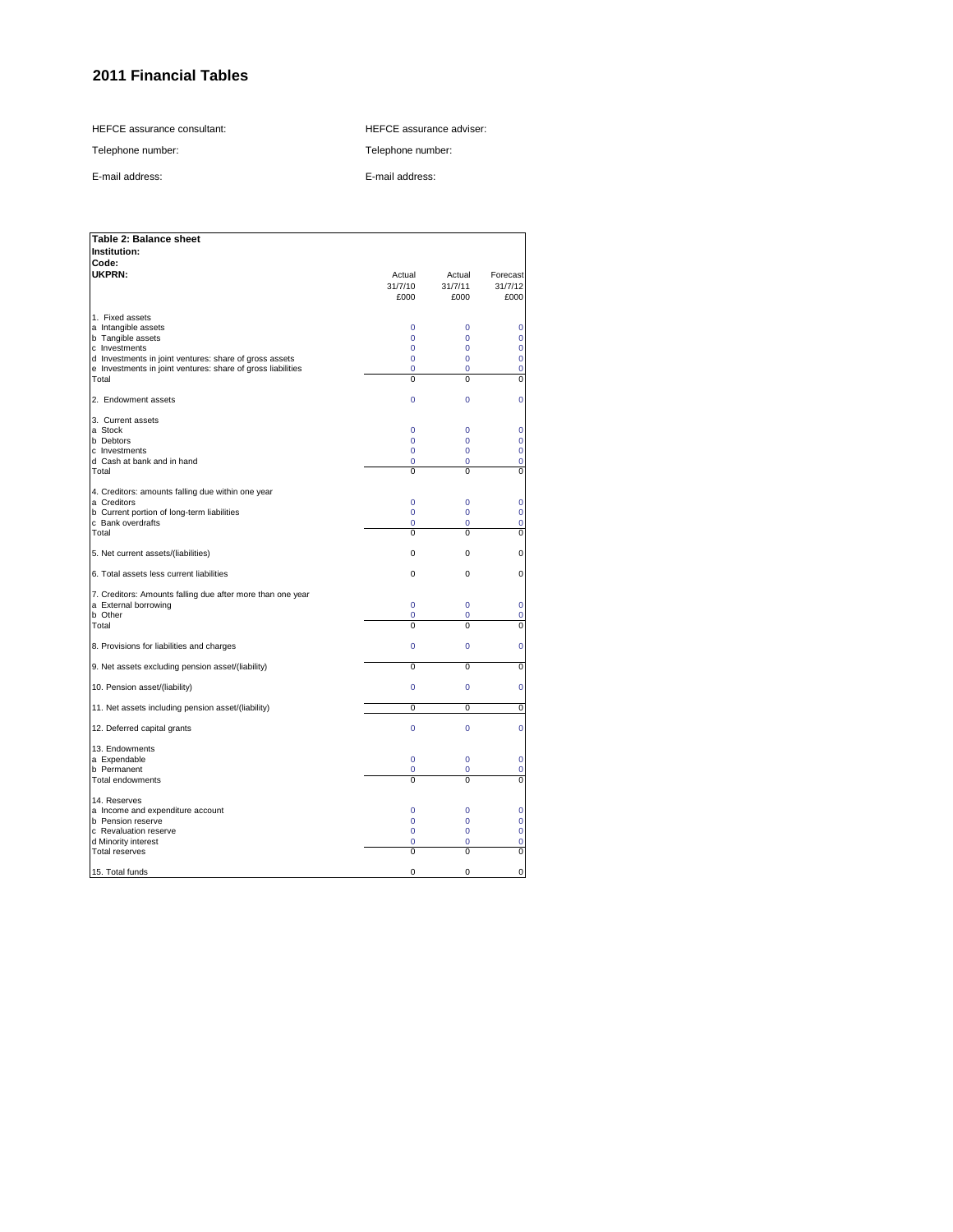HEFCE assurance consultant:

HEFCE assurance adviser:

Telephone number: E-mail address:

Telephone number:

E-mail address:

| Table 3: Cash flow statement                                             |          |          |          |
|--------------------------------------------------------------------------|----------|----------|----------|
| Institution:                                                             |          |          |          |
| Code:                                                                    |          |          |          |
| UKPRN:                                                                   | Actual   | Actual   | Forecast |
|                                                                          | 2009-10  | 2010-11  | 2011-12  |
|                                                                          | £000     | £000     | £000     |
|                                                                          |          |          |          |
| 1. Net cash inflow/(outflow) from operating activities (Table 4 head 15) | $\Omega$ | 0        | $\Omega$ |
| 2. Returns on investments and servicing of finance                       |          |          |          |
| Income from endowments<br>a                                              | $\Omega$ | 0        | 0        |
| b Income from short-term investments                                     | 0        | 0        | 0        |
| c Other interest received                                                | 0        | 0        | 0        |
| d Interest paid                                                          | 0        | 0        | 0        |
| e Other items                                                            | 0        | 0        | 0        |
| Net cash inflow/(outflow) from returns on investments and servicing<br>f |          |          |          |
| of finance                                                               | $\Omega$ | 0        | $\Omega$ |
| 3. Taxation                                                              | Ō        | $\Omega$ | 0        |
| 4. Capital expenditure and financial investment                          |          |          |          |
| a Payments to acquire tangible assets                                    | 0        | 0        | 0        |
| b Payments to acquire endowment asset investments                        | 0        | 0        | 0        |
| c Total payments to acquire fixed/endowment assets                       | $\Omega$ | 0        | 0        |
| d Receipts from sale of tangible assets                                  | Ō        | 0        | 0        |
| e Receipts from sale of endowment assets                                 | Ō        | 0        | 0        |
| Deferred capital grants received<br>f                                    | Ō        | 0        | 0        |
| Endowments received<br>g                                                 | 0        | 0        | 0        |
| h Other items                                                            | Ō        | 0        | 0        |
| Net cash inflow/(outflow) from capital expenditure and financial<br>li.  |          |          |          |
| investment                                                               | $\Omega$ | 0        | 0        |
| 5. Management of liquid resources                                        | Ō        | $\Omega$ | 0        |
| 6. Financing                                                             |          |          |          |
| a. Capital element of finance lease repayments                           | 0        | 0        | 0        |
| b. Mortgages and loans acquired                                          | 0        | 0        | 0        |
| c. Mortgage and loan capital repayments                                  | 0        | 0        | 0        |
| d. Other items                                                           | 0        | 0        | 0        |
| e. Net cash inflow/(outflow) from financing                              | $\Omega$ | $\Omega$ | $\Omega$ |
| 7. Increase/decrease in cash in the year                                 | $\Omega$ | $\Omega$ | 0        |

| Table 4: Reconciliation of surplus/(deficit) for the year to net cash flow<br>Institution: |              |          |          |
|--------------------------------------------------------------------------------------------|--------------|----------|----------|
| Code:                                                                                      |              |          |          |
| UKPRN:                                                                                     | Actual       | Actual   | Forecast |
|                                                                                            | 2009-10      | 2010-11  | 2011-12  |
|                                                                                            | £000         | £000     | £000     |
| 1. Surplus/(deficit) after depreciation of assets at valuation and before                  |              |          |          |
| tax (from Table 1 head $14 +$ head $15 +$ head $18$ )                                      | <sup>0</sup> | O        |          |
| 2. Depreciation (from Table 1 head 11)                                                     |              | n        |          |
| 3. Deferred capital grants released to income                                              |              |          |          |
| 4. (Increase)/decrease stocks                                                              |              |          |          |
| 5. (Increase)/decrease in debtors                                                          |              | O        |          |
| 6. Increase/(decrease) in creditors                                                        |              |          |          |
| 7. Increase/(decrease) in provisions                                                       |              |          |          |
| 8. Interest payable (from Table 1 head 12)                                                 |              |          |          |
| 9. Investment income                                                                       |              |          |          |
| 10. Profit on sale of endowment assets                                                     |              |          |          |
| 11.<br><b>Details</b>                                                                      |              |          |          |
| 12.<br><b>Details</b>                                                                      |              |          |          |
| 13.<br><b>Details</b>                                                                      |              |          |          |
| 14.<br><b>Details</b>                                                                      |              |          |          |
| 15. Net cash inflow/(outflow) from operating activities                                    | 0            | $\Omega$ |          |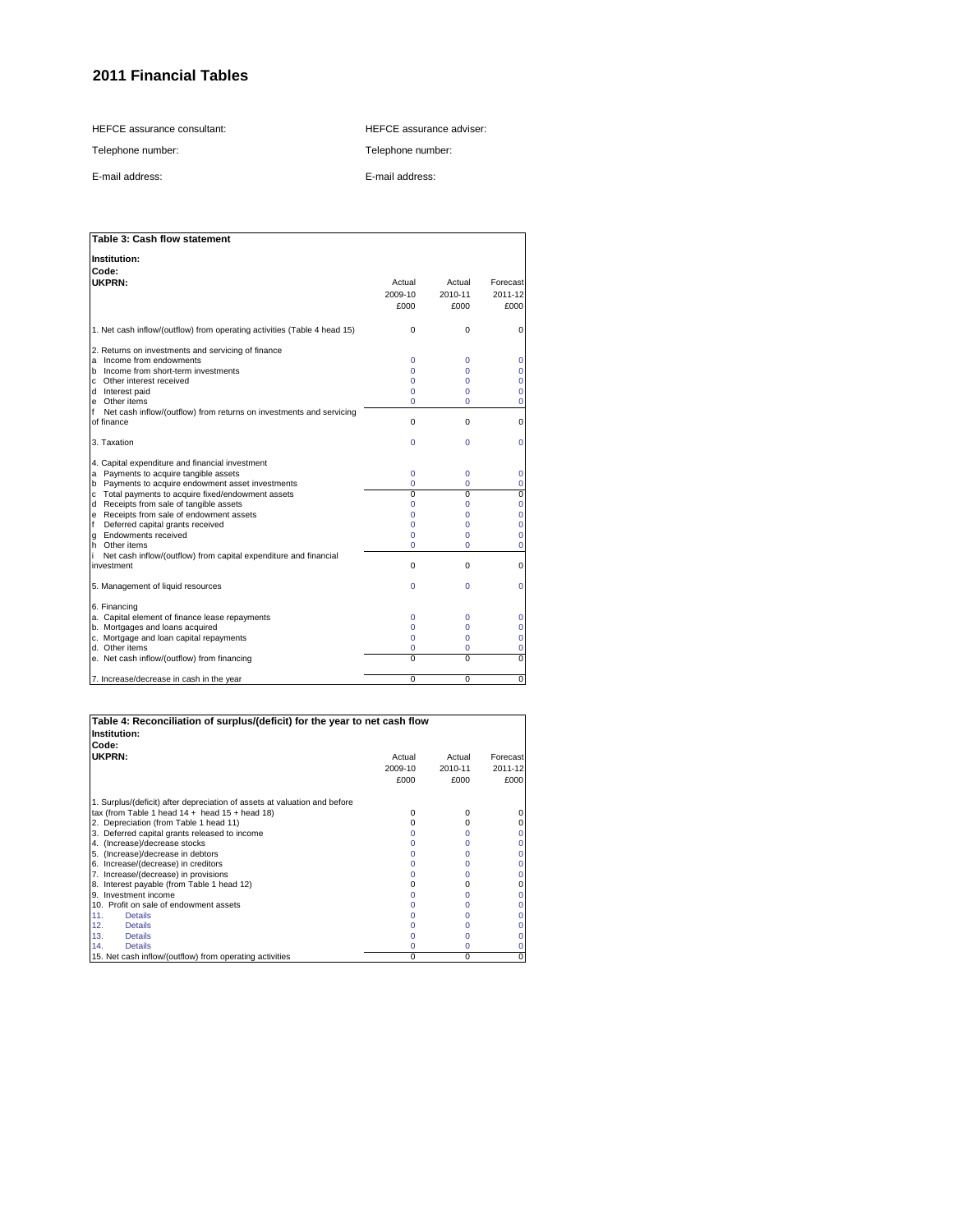| HEFCE assurance consultant: | HEFCE assurance adviser: |
|-----------------------------|--------------------------|
|                             |                          |

Telephone number:

Telephone number: E-mail address:

E-mail address:

| Table 5: Supporting data<br>Institution:                                          |         |         |          |
|-----------------------------------------------------------------------------------|---------|---------|----------|
| Code:                                                                             | Actual  | Actual  | Forecast |
| UKPRN:                                                                            | 2009-10 | 2010-11 | 2011-12  |
|                                                                                   | £000    | £000    | £000     |
| 1. Identification of items included in other operating expenses (Table 1 head 10) |         |         |          |
| 1a. Operating leases and other long-term operating expense                        |         |         |          |
| commitments                                                                       | 0       | 0       |          |
| 1b. Annual contract cost of PFI deals                                             |         |         |          |
| 1c. Maintenance expenditure                                                       |         |         |          |

### **Student number forecasts 2011**

| Table 6: Student number forecasts (FTEs) |            |              | Please complete student numbers in FTEs |              |                    |
|------------------------------------------|------------|--------------|-----------------------------------------|--------------|--------------------|
| Institution:<br>Code:<br>UKPRN:          |            |              |                                         |              |                    |
|                                          |            |              | Actual 2010-11                          |              | Forecast 2011-12   |
|                                          |            | Home<br>& EU | Island &<br>o'seas                      | Home<br>& EU | Island &<br>o'seas |
| Total full-time                          | UG         |              |                                         |              |                    |
|                                          | <b>PGT</b> |              |                                         |              |                    |
|                                          | <b>PGR</b> |              |                                         |              |                    |
|                                          | Total      |              | O                                       | n            |                    |
| Total part-time                          | UG         |              | n                                       | n            |                    |
|                                          | <b>PGT</b> |              |                                         |              |                    |
|                                          | <b>PGR</b> |              |                                         |              |                    |
|                                          | Total      |              |                                         |              |                    |

Note: The numbers returned in this table should be consistent with how HEIs return student number data to the<br>Higher Education Statistics Agency (HESA). A description of the HESA student population is available at<br>http://w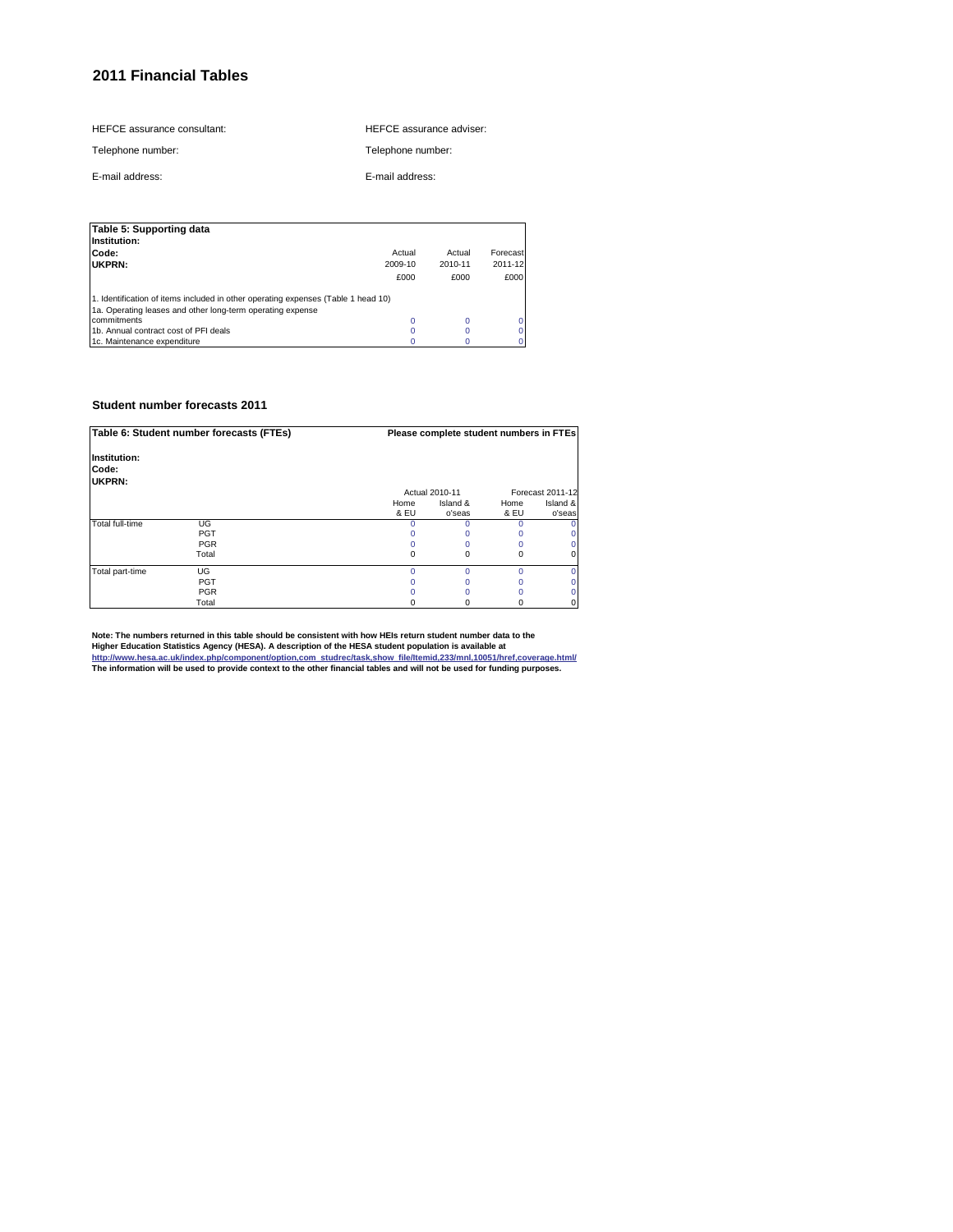|  |  | <b>HEFCE</b> assurance consultant: |
|--|--|------------------------------------|
|--|--|------------------------------------|

Telephone number:

E-mail address:

Telephone number: E-mail address:

HEFCE assurance adviser:

| Table 7: Annualised servicing costs of long-term borrowing                                                                                                                                                                                                                                                                                                                                                                                 |                                |                                   |                        |                 |           |                            |          |                                          |                                  |                               |                                      |
|--------------------------------------------------------------------------------------------------------------------------------------------------------------------------------------------------------------------------------------------------------------------------------------------------------------------------------------------------------------------------------------------------------------------------------------------|--------------------------------|-----------------------------------|------------------------|-----------------|-----------|----------------------------|----------|------------------------------------------|----------------------------------|-------------------------------|--------------------------------------|
| Institution:                                                                                                                                                                                                                                                                                                                                                                                                                               |                                |                                   |                        |                 |           |                            |          |                                          |                                  |                               |                                      |
| Code:                                                                                                                                                                                                                                                                                                                                                                                                                                      |                                |                                   |                        |                 |           |                            |          |                                          |                                  |                               |                                      |
| UKPRN:                                                                                                                                                                                                                                                                                                                                                                                                                                     |                                |                                   |                        |                 |           |                            |          |                                          |                                  |                               |                                      |
|                                                                                                                                                                                                                                                                                                                                                                                                                                            |                                |                                   |                        |                 |           |                            |          |                                          |                                  |                               |                                      |
| If a nil return then please choose "nil return" from the drop down menu:                                                                                                                                                                                                                                                                                                                                                                   |                                |                                   |                        |                 |           |                            |          |                                          |                                  |                               |                                      |
|                                                                                                                                                                                                                                                                                                                                                                                                                                            |                                |                                   |                        |                 |           |                            |          |                                          |                                  |                               |                                      |
| Please review the long-term borrowing information returned to HEFCE in December 2010 and update to provide information on the ASC of all long-term borrowings in place as at 31 July 2011. In particular please review<br>and update the Capital sum owed (column E), the Interest rate (column K) and the Annualised servicing costs (column N).                                                                                          |                                |                                   |                        |                 |           |                            |          |                                          |                                  |                               |                                      |
|                                                                                                                                                                                                                                                                                                                                                                                                                                            |                                |                                   |                        |                 |           |                            |          |                                          |                                  |                               |                                      |
| The data returned in this table is used to review compliance with the Financial Memorandum in relation to the level of annualised servicing costs (ASC) of long-term financial commitments. We also use these data to<br>review and update the borrowing consent limits and to understand the borrowing behaviour in the sector. Guidance on calculating the ASC of long-term borrowing is provided in Annex F of the Financial Memorandum |                                |                                   |                        |                 |           |                            |          |                                          |                                  |                               |                                      |
| (HEFCE 2010/19).                                                                                                                                                                                                                                                                                                                                                                                                                           |                                |                                   |                        |                 |           |                            |          |                                          |                                  |                               |                                      |
| Where any information on an existing loan is incorrect please ovewrite the existing data and then choose a reason for changing the data from the drop-down menu in column O. Any changes to the pre-filled data will be                                                                                                                                                                                                                    |                                |                                   |                        |                 |           |                            |          |                                          |                                  |                               |                                      |
| highlighted as red text; this is to aid HEFCE's use of the data.                                                                                                                                                                                                                                                                                                                                                                           |                                |                                   |                        |                 |           |                            |          |                                          |                                  |                               |                                      |
| If a loan has terminated, please delete the data in columns B to N and choose "Repaid" or "Expired" in column O.                                                                                                                                                                                                                                                                                                                           |                                |                                   |                        |                 |           |                            |          |                                          |                                  |                               |                                      |
| If you have taken out a new loan please enter the information about this loan on a new row and choose "New Loan" in column O. New loans will be highlighted as red text; this is to aid HEFCE's use of the data.                                                                                                                                                                                                                           |                                |                                   |                        |                 |           |                            |          |                                          |                                  |                               |                                      |
| Please review the validation checks for Table 7 on the "Validation" worksheet.                                                                                                                                                                                                                                                                                                                                                             |                                |                                   |                        |                 |           |                            |          |                                          |                                  |                               |                                      |
| Long-term borrowings                                                                                                                                                                                                                                                                                                                                                                                                                       |                                |                                   |                        |                 |           |                            |          |                                          |                                  |                               |                                      |
|                                                                                                                                                                                                                                                                                                                                                                                                                                            |                                |                                   |                        |                 |           |                            |          |                                          |                                  |                               |                                      |
|                                                                                                                                                                                                                                                                                                                                                                                                                                            |                                |                                   |                        |                 |           |                            |          |                                          | Proportion                       |                               |                                      |
|                                                                                                                                                                                                                                                                                                                                                                                                                                            | Type of Instrument             | Capital sum Capital<br>originally | sum owed               |                 | Period of |                            | Interest | rate at Interest rate fixed,             | relating to<br>activities listed | Annualised                    |                                      |
| Lender                                                                                                                                                                                                                                                                                                                                                                                                                                     | (Note 1)                       | borrowed                          | at 31/07/11            | Date drawn down |           | loan Date due to be repaid | 31/07/11 | variable                                 | at Note 2                        | servicing costs               | Reason for difference in Ioan        |
| Loans outstanding as at 31 July 2011                                                                                                                                                                                                                                                                                                                                                                                                       |                                | £000s                             | £000s                  | month<br>year   | years     | $\mathsf{month}$<br>year   | $\%$     | or fixed/variable                        | $\frac{1}{2}$                    |                               | £000s compared to last year's return |
|                                                                                                                                                                                                                                                                                                                                                                                                                                            |                                |                                   |                        |                 |           |                            |          |                                          |                                  |                               |                                      |
|                                                                                                                                                                                                                                                                                                                                                                                                                                            |                                |                                   |                        |                 |           |                            |          |                                          |                                  |                               |                                      |
| 3                                                                                                                                                                                                                                                                                                                                                                                                                                          |                                |                                   |                        |                 |           |                            |          |                                          |                                  |                               |                                      |
| $\overline{\bf{4}}$<br>5                                                                                                                                                                                                                                                                                                                                                                                                                   |                                |                                   |                        |                 |           |                            |          |                                          |                                  |                               |                                      |
| 6                                                                                                                                                                                                                                                                                                                                                                                                                                          |                                |                                   |                        |                 |           |                            |          |                                          |                                  |                               |                                      |
| 7<br>8                                                                                                                                                                                                                                                                                                                                                                                                                                     |                                |                                   |                        |                 |           |                            |          |                                          |                                  |                               |                                      |
| 9                                                                                                                                                                                                                                                                                                                                                                                                                                          |                                |                                   |                        |                 |           |                            |          |                                          |                                  |                               |                                      |
| 10<br>11                                                                                                                                                                                                                                                                                                                                                                                                                                   |                                |                                   |                        |                 |           |                            |          |                                          |                                  |                               |                                      |
| 12                                                                                                                                                                                                                                                                                                                                                                                                                                         |                                |                                   |                        |                 |           |                            |          |                                          |                                  |                               |                                      |
| 13<br>14                                                                                                                                                                                                                                                                                                                                                                                                                                   |                                |                                   |                        |                 |           |                            |          |                                          |                                  |                               |                                      |
| 15                                                                                                                                                                                                                                                                                                                                                                                                                                         |                                |                                   |                        |                 |           |                            |          |                                          |                                  |                               |                                      |
| 16<br>$17\,$                                                                                                                                                                                                                                                                                                                                                                                                                               |                                |                                   |                        |                 |           |                            |          |                                          |                                  |                               |                                      |
| 18                                                                                                                                                                                                                                                                                                                                                                                                                                         |                                |                                   |                        |                 |           |                            |          |                                          |                                  |                               |                                      |
| 19<br>20                                                                                                                                                                                                                                                                                                                                                                                                                                   |                                |                                   |                        |                 |           |                            |          |                                          |                                  |                               |                                      |
| 21                                                                                                                                                                                                                                                                                                                                                                                                                                         |                                |                                   |                        |                 |           |                            |          |                                          |                                  |                               |                                      |
| 22<br>23                                                                                                                                                                                                                                                                                                                                                                                                                                   |                                |                                   |                        |                 |           |                            |          |                                          |                                  |                               |                                      |
| 24                                                                                                                                                                                                                                                                                                                                                                                                                                         |                                |                                   |                        |                 |           |                            |          |                                          |                                  |                               |                                      |
| 25<br>Total loans outstanding as at 31 July 2011                                                                                                                                                                                                                                                                                                                                                                                           |                                |                                   | $\circ$<br>$\mathbf 0$ |                 |           |                            |          |                                          |                                  | $\Omega$                      |                                      |
|                                                                                                                                                                                                                                                                                                                                                                                                                                            |                                |                                   |                        |                 |           |                            |          |                                          |                                  |                               |                                      |
|                                                                                                                                                                                                                                                                                                                                                                                                                                            |                                | Capital sum                       |                        |                 |           |                            | Interest |                                          | Proportion<br>relating to        |                               |                                      |
| Lender                                                                                                                                                                                                                                                                                                                                                                                                                                     | Type of Instrument<br>(Note 1) | originally<br>borrowed            |                        | Date drawn down | Period of | loan Date due to be repaid | 31/10/11 | rate at Interest rate fixed,<br>variable | activities listed<br>at Note 2   | Annualised<br>servicing costs |                                      |
|                                                                                                                                                                                                                                                                                                                                                                                                                                            |                                | £000s                             |                        | month<br>year   | years     | month<br>year              | %        | or fixed/variable                        |                                  | £000s                         |                                      |
| Loans drawn between 1 August 2011 and 31 October 2011                                                                                                                                                                                                                                                                                                                                                                                      |                                |                                   |                        |                 |           |                            |          |                                          |                                  |                               |                                      |
| 26                                                                                                                                                                                                                                                                                                                                                                                                                                         |                                |                                   |                        |                 |           |                            |          |                                          |                                  |                               |                                      |
| 27<br>28                                                                                                                                                                                                                                                                                                                                                                                                                                   |                                |                                   |                        |                 |           |                            |          |                                          |                                  |                               |                                      |
| 29                                                                                                                                                                                                                                                                                                                                                                                                                                         |                                |                                   |                        |                 |           |                            |          |                                          |                                  |                               |                                      |
| 30                                                                                                                                                                                                                                                                                                                                                                                                                                         |                                |                                   |                        |                 |           |                            |          |                                          |                                  |                               |                                      |
| Total of loans drawn down between 1 August 2011 and 31 October 2011                                                                                                                                                                                                                                                                                                                                                                        |                                |                                   |                        |                 |           |                            |          |                                          |                                  |                               |                                      |
| Loan facilities agreed with lender but not drawn down as at 31 October 2011                                                                                                                                                                                                                                                                                                                                                                |                                |                                   |                        |                 |           |                            |          |                                          |                                  |                               |                                      |
|                                                                                                                                                                                                                                                                                                                                                                                                                                            |                                |                                   |                        |                 |           |                            |          |                                          |                                  |                               |                                      |
| 32<br>33                                                                                                                                                                                                                                                                                                                                                                                                                                   |                                |                                   |                        |                 |           |                            |          |                                          |                                  |                               |                                      |
| 34                                                                                                                                                                                                                                                                                                                                                                                                                                         |                                |                                   |                        |                 |           |                            |          |                                          |                                  |                               |                                      |
| 35                                                                                                                                                                                                                                                                                                                                                                                                                                         |                                |                                   |                        |                 |           |                            |          |                                          |                                  |                               |                                      |
| Total of loan facilities agreed with lender but not drawn down as at 31 October 2011                                                                                                                                                                                                                                                                                                                                                       |                                |                                   | $\Omega$               |                 |           |                            |          |                                          |                                  |                               |                                      |
| TOTAL ANNUALISED SERVICING COSTS                                                                                                                                                                                                                                                                                                                                                                                                           |                                |                                   |                        |                 |           |                            |          | 2009-10                                  | 2010-11                          | 2011-12                       |                                      |
|                                                                                                                                                                                                                                                                                                                                                                                                                                            |                                |                                   |                        |                 |           |                            |          | Actual                                   | Actual                           | Estimate                      |                                      |
| Total annualised servicing costs                                                                                                                                                                                                                                                                                                                                                                                                           |                                |                                   |                        |                 |           |                            |          | £000s<br>$^{\circ}$                      | £000s<br>$^{\circ}$              | £000s                         |                                      |
| Total income - as income and expenditure account                                                                                                                                                                                                                                                                                                                                                                                           |                                |                                   |                        |                 |           |                            |          | $\mathbf{0}$                             | $^{\circ}$                       |                               |                                      |
| Annualised servicing costs (ASC) as a percentage of total income                                                                                                                                                                                                                                                                                                                                                                           |                                |                                   |                        |                 |           |                            |          | 0.00<br>2009-10                          | 0.00<br>2010-11                  | 0.00                          |                                      |
|                                                                                                                                                                                                                                                                                                                                                                                                                                            |                                |                                   |                        |                 |           |                            |          | Actual                                   | Actual                           |                               |                                      |
|                                                                                                                                                                                                                                                                                                                                                                                                                                            |                                |                                   |                        |                 |           |                            |          | £000s                                    | £000s                            |                               |                                      |
| Operating leases and other long-term operating expense commitments and ASC as a percentage of total income                                                                                                                                                                                                                                                                                                                                 |                                |                                   |                        |                 |           |                            |          | 0.00                                     | 0.00                             |                               |                                      |

actual09 actual10 estimate

Notes<br>1 For example, mortgage, term Ioan, finance lease, BES, MOPS. Refer to Annex F in HEFCE 2010/19 publication for further guidance.<br>2 Proportion of the borrowing related to the following activities: research contracts;